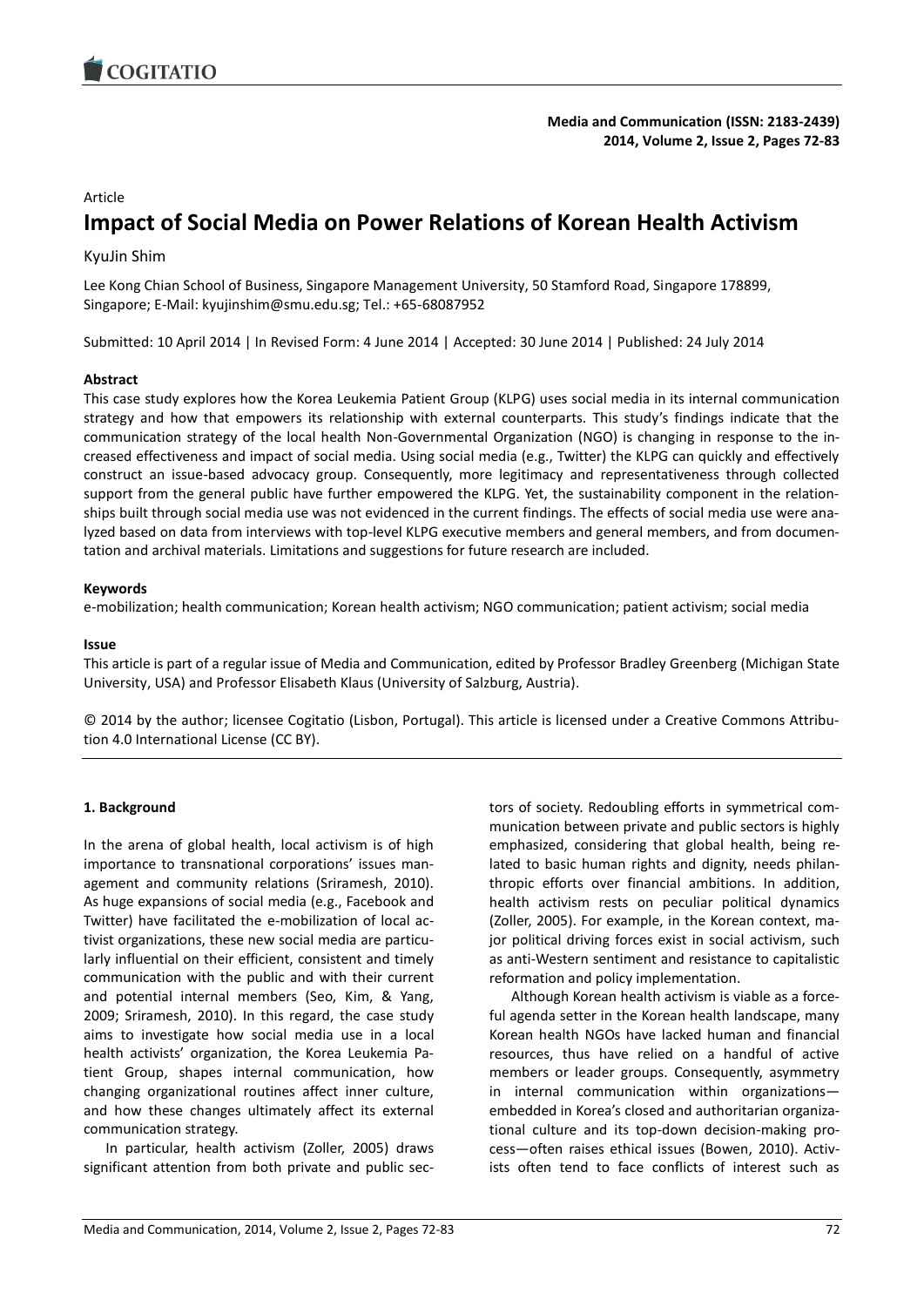inappropriate corporate donations or government subsidies (Stuckler, Basu & McKee, 2011). Although many local health NGOs claim no strings are attached, this custom always presents obstacles to building organizational legitimacy and transparency (Stuckler et al., 2011). More, this criticism of seemingly inappropriate affiliations between health NGOs and corporations is not only a concern to health NGOs, but is also a problem confronting transnational corporations, in that their community relations might possibly be suspected of disguising marketing tactics (Stuckler et al., 2011).

Strikingly enough, the recent social media phenomenon has brought systematic and substantial change to the strategic communication of those health organizations in Korea. Increased e-mobilization has been accompanied by an increase in the volume of small donations and these now account for an ever-larger proportions of the organization's budget.<sup>1</sup> Constant participation of each individual small-donor eases the burden the organization bears in otherwise having to rely on a few deep-pocketed corporations. It thus is assumed that as social media are becoming incorporated into both health NGOs' routines and individuals' philanthropic efforts, two-way symmetrical and transparent communication between health NGOs and the public will also be further facilitated.

Under such assumptions, this study aims to explore how one specific Korean health NGO, the Korea Leukemia Patient Group (hereinafter KLPG), uses social media in its internal communication strategy and how that empowers its relationship with external counterparts. More broadly, this investigation can give multicultural public relations professionals better grasp of how local activism operates and how social media change their routines.

## **2. Research Problem**

**.** 

As social media occupy a major part of a health NGO's communication strategy with the public, *how* is the health NGO's inner culture and leadership benefited or changed? *How* do changing internal relations enhance its organizational ethics such as transparency, authenticity and responsiveness in decision-making processes? This set of inquiries also raises subsequent questions; does increased social media use really benefit activism? And *how* does this empowerment affect its strategy against external counterparts? Does more equal valence in the relationship contribute to mutual interests? And *why* and *how* does it do so?

Much academic investigation has been done into how transnational corporations run public relations to promote issue ascendance or Corporate Social Responsibility—CSR; however, little attention is given to how local activist organizations communicate with *their* internal audiences. The topic of this study question is particularly relevant to global Public Relations practitioners because organizational culture itself is essential to shaping an organization's outside activities.

In contrast to ample research investigations of corporate ethics (Bowen, 2010), NGO ethics have been marginalized in the realm of academia because more emphasis has been put on societal value and meaning, and legitimacy and power in activism (Smith & Ferguson, 2010) than communication openness and transparency in the organizational ethical construct (Ross, 2002).

#### **3. Research Questions**

This case study will explore how the KLPG uses social media with its internal members and how this will affect its relationship with external counterparts. Accordingly, research questions are as follows:

*RQ1: How does a local health NGO use social media to communicate with its internal members? RQ2: How does a local health NGO's use of social media change the relationship with external counterparts—such as transnational pharmaceutical companies and government authorities?*

The study examines the way the use of social media changes the organization's culture in terms of the organization's leadership and ethics such as transparency and responsiveness. Also, the study further explores the effect of changing the organization's culture on its communication strategy as well as its relationships with external counterparts.

#### **4. Organization to Be Studied**

Founded in 2002, despite its short span of a little more than a decade, the KLPG has now become one of the representative patient groups in the local health activism landscape, with more than 8000 supporters and six paid executive activists. The KLPG's annual budget is approximately US\$250,000. Sources of income consist of regular membership (45.5%), donations and fundraising (28%), government subsidy (16%), and miscellaneous (10.5%).

The KLPG's primary organizational goals are (1) to organize and offer emotional support and practical help to those who had or have leukemia or a blood disease, and their families and friends, (2) to promote blood donations needed after cancer treatment and transplants of hematopoietic stem cells, and (3) to devise alternative ideas to improve public health policy and protect patients' rights.

The KLPG has achieved notable success in enhancing patients' rights. In particular, Korean health activism

<sup>1</sup> Based on the researcher's personal interview with Ahn Ki-Jong, the leader of the Korea Leukemia Patient Group.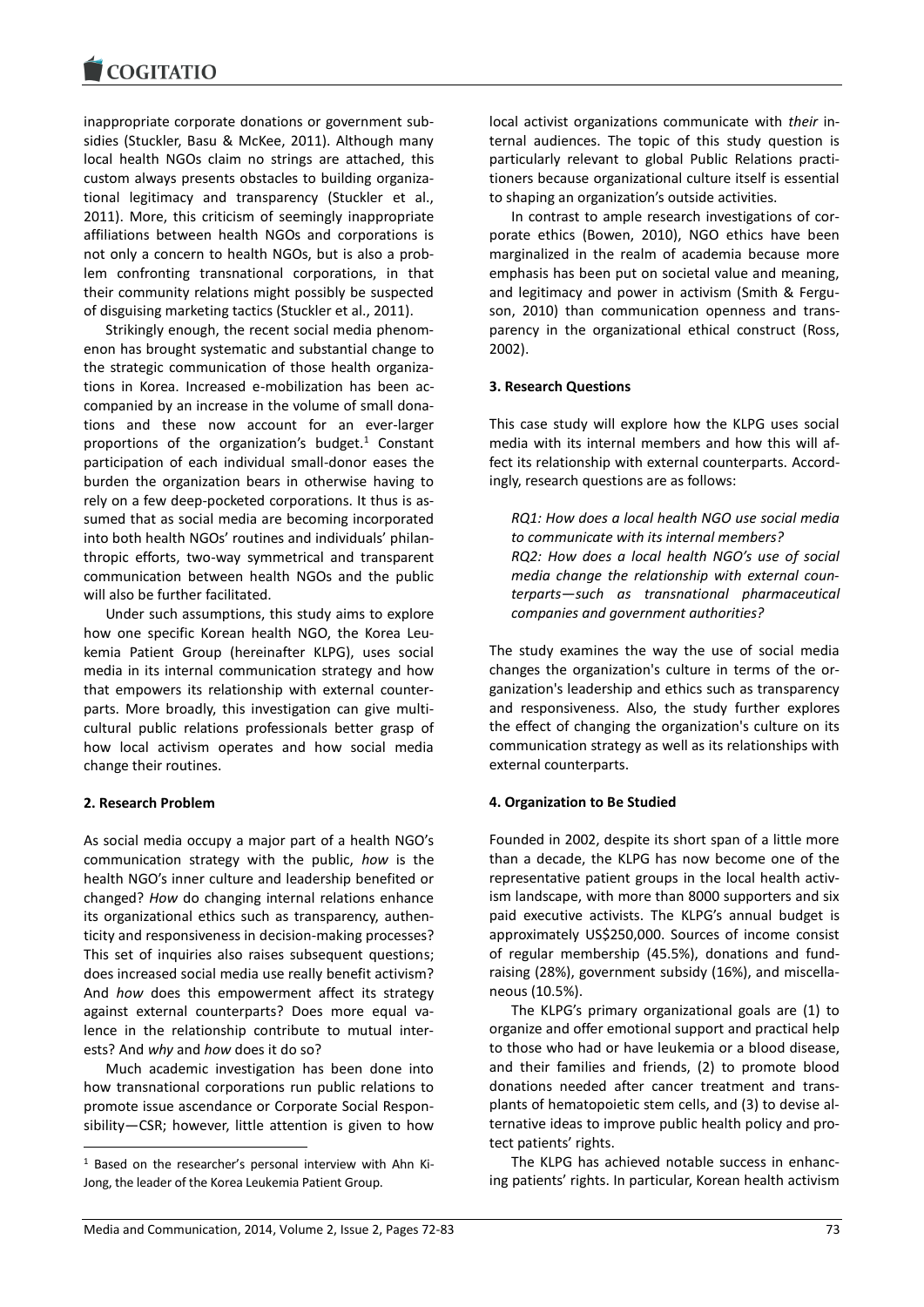and its lowering of the price of GLEEVEC, a unique treatment for certain forms of cancer, is a widely-cited successful case of price negotiation. After more than four years of three-party talks between the KLPG, the Ministry of Health and Wellness of Korea, and Novartis Korea, blood-cancer patients in Korea eventually gained free access to GLEEVEC with support from both the public health care plan and price reimbursements from Novartis Korea.

Apart from activism against its external counterparts, the KLPG is also implementing diverse health campaigns with support from a variety of non-profit and for-profit organizations. Three current areas on which the KLPG mainly focuses are (1) provision of consultation and education for patients needing medical treatment, (2) enhancement of anti-bacterial environments for patients fighting disease, and (3) organization of volunteer groups.

## **5. Literature Review**

# *5.1. Health Activism*

Many scholars have noted that health activism is defined as or understood as political action for (i) a cause that could save human lives, and (ii) those who would otherwise perish as a result of social injustice or unequal distribution of resources (Labonté, 2013; Laverack, 2013). Therefore, working against the tenets of capitalism and bureaucracy, health activism has become more empowered and has contributed to shifting power and norms to bring about substantial changes in culture and policy in the public health arena (Labonté, 2013; Laverack, 2013). To fulfill the aim of health activism, a successful strategy should be enacted to obtain "strong leadership, good media relations, a network of strategic alliances and sufficient, independent financial resources" (Laverack, 2013, p. 50). Particularly in the global context, ample successes have already been achieved through grassroots activism. A notable example is the interruption of monopoly rights of pharmaceutical companies, and of manufacturers of life-saving treatments; this was made possible as activists successfully mobilized support in the street as well as in courts in many countries (Labonté, 2013; Laverack, 2013; Lofgren, 2013; Magg, 2006; Vasella, 2003).

## *5.2. Activism and Local Politics in South Korea*

Similarly, in Korean society, local health activism has grown into a significant political driver. The uniqueness of the Korean health market and culture should be considered for better understanding of Korean health activism as distinguished from health activism in Western society. Unlike the U.S. or other Western countries, in which privatization and individualism prevails in dealing with public health issues, the Korean public health system largely operates on the government system as seen in the universal health insurance policy and pricesetting system. In Korean society, medication is covered by public insurance and drug prices are set by the Health Insurance Review and Assessment Service under the umbrella of the Ministry of Health and Welfare (MHW) and pharmaceutical companies. Thus, the power relations of Korean health activism lie mainly in consideration of triangular relationships among global pharmaceutical companies, government health bodies, and activist organizations themselves. To be specific, in facing global pharmaceutical companies, the Korean government and activists may be on the same page in arriving at a price deal; at other times, health/patient activists may partner with global pharmaceutical companies as joint stakeholders when both parties can benefit from the public health insurance coverage. Therefore, ethics and public obligations that grassroots health activists aim for have a critical role in the Korean public health arena.

## *5.3. Social Media*

The term "Social Media" is a broad concept encompassing diverse "interactive media channels that allow two-way interaction and feedback" (Kent, 2010, p. 645). To reduce ambiguity and clarify the concept as more relevant to this study, of the various types of social media (e.g., blogs, forums, podcasts, Wikipedia and YouTube; Helmond, 2009), this case study focuses on social networking sites (SNS) such as Facebook and Twitter as the most representative media reflecting the core nature of social media—in convenience as well as social utility.

It should be noted that SNSs are the social media most recently used by health activists to reach their internal audiences. One of the clear advantages of SNSs over blogs is the ability to get one's word out more effectively and quickly. Individual users access more validated and socially "significant" content through sharing posts or "re-tweeting." As a result, social media are tools that promptly and consistently facilitate a health NGO's internal members' and supporters' access to information relevant to their philanthropic motivation and health community concerns.

## *5.4. E-Mobilization and Activism*

As with increased interactivity, interchangeability, propinquity, and responsiveness in digital media traits (Kent, 2010), publics have become more empowered and less restricted, bypassing traditional institutional controls of corporations (Bernoff, 2008). As Coombs noted (1998), technology contributes to building equal relationships between publics and organizations by facilitating a virtual organization designed by members of social media.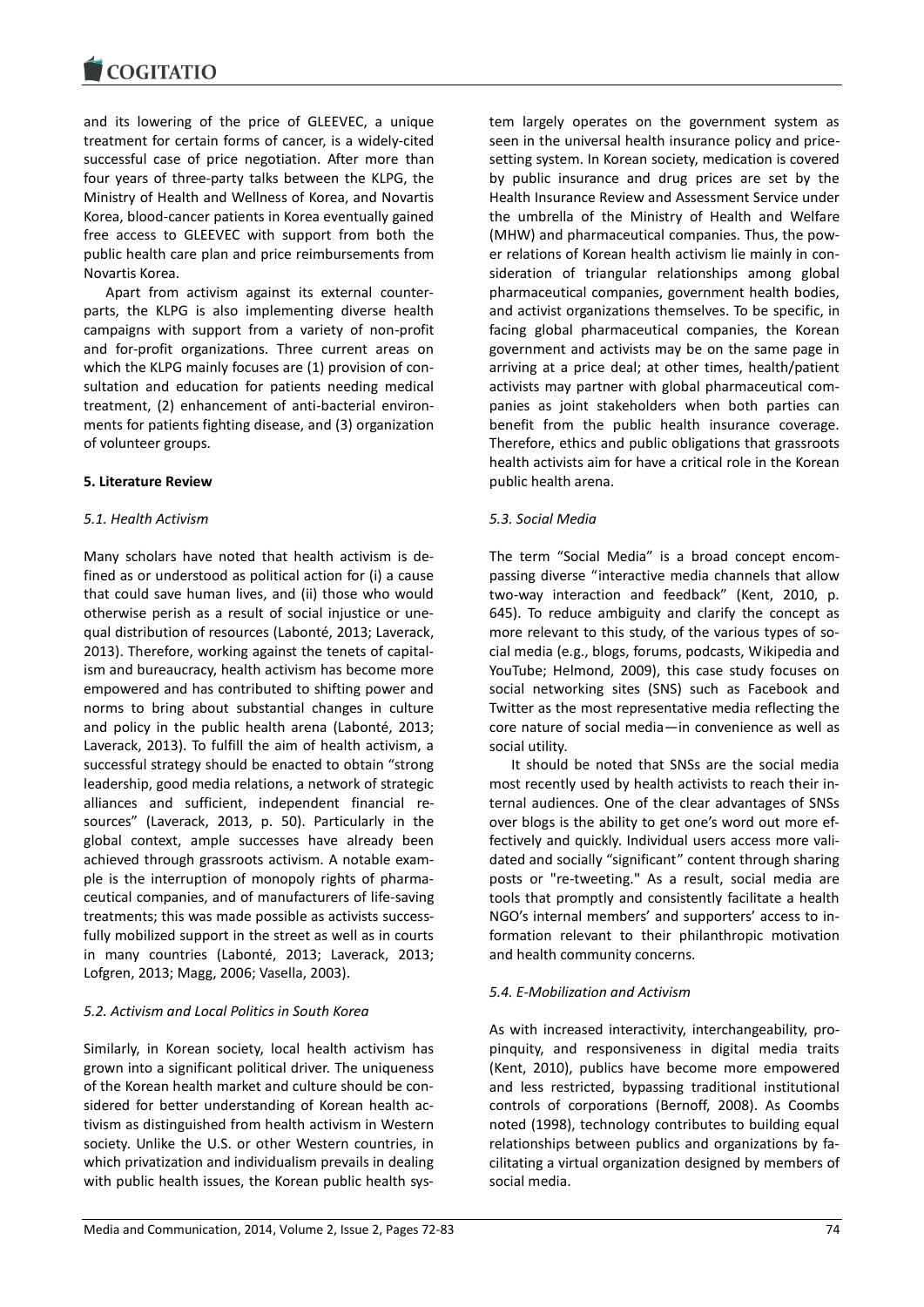Reflecting these contentions in this case-study, it is assumed that social media also benefit a non-profit local activists' organization like the KLPG by providing effective means of communication for mobilizing support. Indeed, we have already seen such cases in the global activism landscape. Specifically, Chinese local activists were easily able to organize participants through e-mobilization when protesting against global corporations' business routines (Kent, 2010). This happened beyond geographical constraints and without the help of a system-based entity. Thus, it is clear that a local health NGO, the KLPG in this case study, can also make the best use of social media, reducing the burden of traditional media control for publicity by building direct, intimate and sustainable interaction with its supporters.

## *5.5. Internal Members*

Given that a health NGO is a not-for-profit organization, its supporter group is the public who donates to, or psychologically advocates for, it. They are mobilized support (Bourland-Davis, Thompson, & Brooks, 2010) who share a relationship to the organization (Moffitt, 2001) with common worldviews and goals in the public health agenda. Stakeholder groups are the group with direct and financial interests in the NGO's activity. They financially and socially benefit by such outcomes as drug price negotiations and implementation of a public health care plan relative to treatment of the disease with which they work. Last, the employee group comprises activists paid by the health NGO. In terms of expected interests and shared values, this group is situated in the middle of both above groups in that they obtain both financial benefit as well as social recognition from the outcome of the health NGO's activities.

# *5.6. Dialogue and Responsiveness in Communication with Internal Partners*

All the aforementioned concepts related to the research questions are pertinent to exploring the dialogue and responsiveness in organizational communicative culture. Although previously explored the organization's ethical frameworks mostly refer to forprofit organizations such as corporations, we can also apply the Kantian model of ethical decision making and communication considerations to non-profit settings because, whether an organization is for-profit or not, all organizations share common traits in that their ethics and public relations are significantly affected by the leadership and communicative process in which decisions are made (Bowen, 2002). According to Bowen (2010), dialogue and responsiveness are core elements in ethical public relations, "imbued with inherent goodness or moral worth" (p. 574). Despite limited empirical exploration of NGOs' ethics and public relations, it is conjectured that health NGOs based on local activism are driven by the core leadership and funding structure. More importantly, because health NGOs serve philanthropic goals for public health (Zoller, 2005), ethics and legitimacy are even more crucial for them than for for-profit organizations.

Thus, as in a corporate setting, we can apply the Kantian model of ethical issues management to the context of local health NGOs' internal communication and external relationship-building processes. The model illuminates a symmetrical nature in practices for ethical and successful public relations (i.e., two-way communication with the public, formal and informal research, inspiration of change in organization and audiences, mutual understanding, and relationship maintenance) (Bowen, 2005, p. 193). In this respect, the KLPG's strategy regarding communication with its internal members, will drive the organizational decision-making process sequentially, thus affect the external relationship with its counterparts.

# *5.7. External Counterparts*

External counterparts are the groups who have financial interests conflicting with, or the reverse of, those of the health NGO; these include pharmaceutical companies and government authorities. These external counterparts are organizations who perceive the health NGO as an issue to be handled, or in an academic description, "the capacity to understand, mobilize, coordinate and direct all strategic and policy planning functions, and all public affairs/public relations skills toward achievement of one objective: meaningful participation in creation of public policy that affects personal and organizational destiny" (Chase, 1976, p. 1). These external counterparts do not necessarily have conflicting relationships in terms of social values and meanings; after all, those entities share common values such as to defeat disease and to achieve better health treatment and welfare. Nonetheless, in details and with regard to specific aspects and/or methods of solving issues, external counterparts have disputes due to the negative impact of the issue on their profit gain or business routines (Jaques, 2010).

# **6. Case Study Method**

This study uses the case study method, for two main reasons. First, case studies provide scientific evidence based on rigorous data collection from real-world contexts, which distinguishes such evidence from arbitrary interpretations of text or subjective observations (Yin, 2003). Also, as Yin noted, a case study is well suited to research questions as to *how* and *why*, focusing on contemporary events with no need to control behavioral events.

This study's purpose is to explore one specific local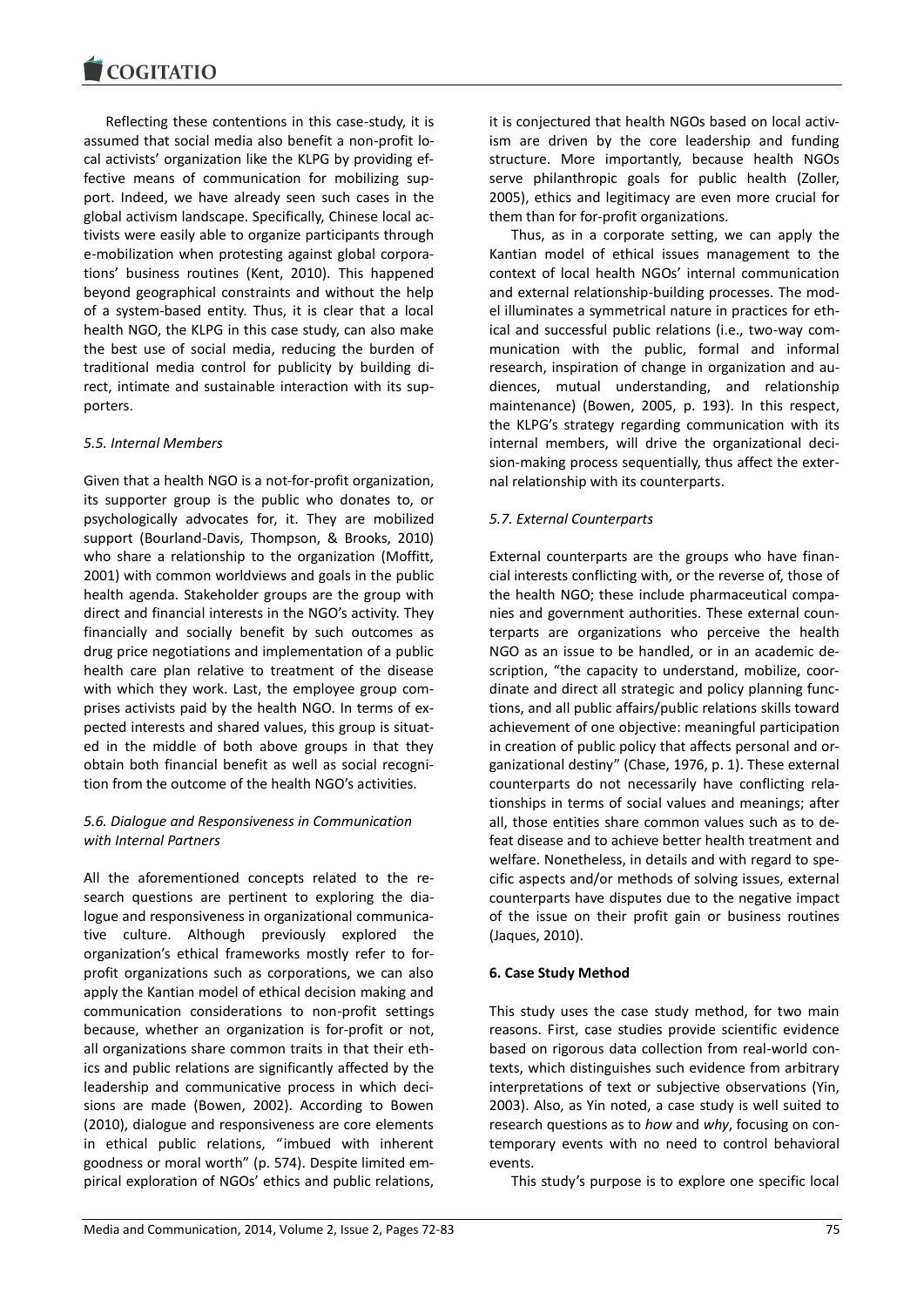health NGO's use of social media and its impact on the organization's communication with both internal and external members. This exploration cannot be pursued fully through experiments or surveys because the organization's social media use cannot be manipulated or measured on an absolute scale. In particular, social media use is the consequence of the organization's culture and strategies, rather than an independent variable that is frequently calculated and controlled in a typical quantitative approach. Accordingly, a case study is more appropriate to fulfill this study's aim.

Validity advantage derives from allowing for and facilitating in-depth descriptions and a thorough understanding of how and why the organization's characteristics, social media use, and relationships interact. We can avoid the reductionist pitfall of building relationships between social media and communicative change, thereby enhancing the validity of study via specific clarification of various forces when explaining social media impact on an organization.

To obtain theoretical power, this study will explore the exemplary case of one local health NGO, based on local health activism, whose financial and organizational structure is independent, mainly supported by its membership and charitable donations. Accordingly, the relationship between the KLPG and its external counterparts shows tensions typical among local health activism, government authorities, and transnational pharmaceutical companies. In this way, the study is expected to obtain replicability leading to generalizability of the findings.

Doubtless, the case study method has several limitations. Despite rigors in the clarification of this study's concepts and constructs, and the exemplar background around the KLPG reflecting the strained/cooperative relationship between local health activism and global pharmaceutical companies, the analysis and findings are yet restricted to within one specific organization, thus might not be able to be extended to other organizations.

## **7. Data Collection Procedures**

As noted by Yin (2003), this study uses three sources of evidence: (1) telephone interviews, (2) documentation, and (3) archival records. Each of the following individuals were interviewed by telephone thrice: the KLPG's leader, the KLPG's PR strategy manager, and a KLPG member. Interviews were based on the script in the Appendix focusing on how the KLPG uses social media to communicate with internal members, how changes in the communication process influence communication effectiveness and transparency, and how and why these changes are important in external communication.

Data collected from interviews carries significant validity, since this is a case study on a small organization whose leadership is virtually a couple of people. Also, although this study collected data from a small number of interviewees, validity was not necessarily harmed as several studies on the organization's leadership (Bowen, 2002, 2005, 2010) focused on interview quality rather than on interviewee quantity.

In addition, documentation and archival records were used to obtain recorded or quantified evidence of actual campaign strategies implemented using social media and on their role in mobilizing members and attracting donations.

# **8. Data Analysis**

To obtain a full picture of the impact of social media on the KLPG with particular reference to e-mobilization of support and publicity, this study will combine quantitative and qualitative evidence (Yin, 2003, p. 109) to explore the study's initial propositions, namely that social media bring about changes in transparency and responsiveness of the communication process.

Additionally, data will be analyzed based on logic models, an effective data analysis technique to clarify complex and repeated cause-effect-cause-effect patterns (Yin, 2003, p. 127). Although this case study is more exploratory than confirmatory, it aims to pursue a test of the theoretical proposition. Accordingly, this study will compare data collected on the KLPG's communication process and its external relationshipbuilding to the framework of collaborative decision making and also to the listening and appreciating elements in the ethical construct that Ross (2002) identified. The logic model presumes that the use of social media influences the KLPG's communication process and effectiveness, which in turn affects external relationship-building. It is important to note that this sequential model is more appropriate to exploring the interaction of variables than to one-way and simple pattern matching.

## **9. Results**

The results section includes direct quotations from interviewees, information from archival materials, and documentation. From this point forward, items attributed to KLPG leader Ahn Ki-Jong, refer to the research interview of November 24, 2011.

## *9.1. Twitter and Celebrity Endorsement*

The news article covering the KLPG's philosophy and identity through the interview with the KLPG leader was arranged in the headline page of *OhmyNews*, Korea's most-read Internet news channel, then viewed by approximately 10,000 readers (OhmyNews, 2011). However, when it was retweeted by the influential figure, liberal politician Lee Chung-Hee (having 100,000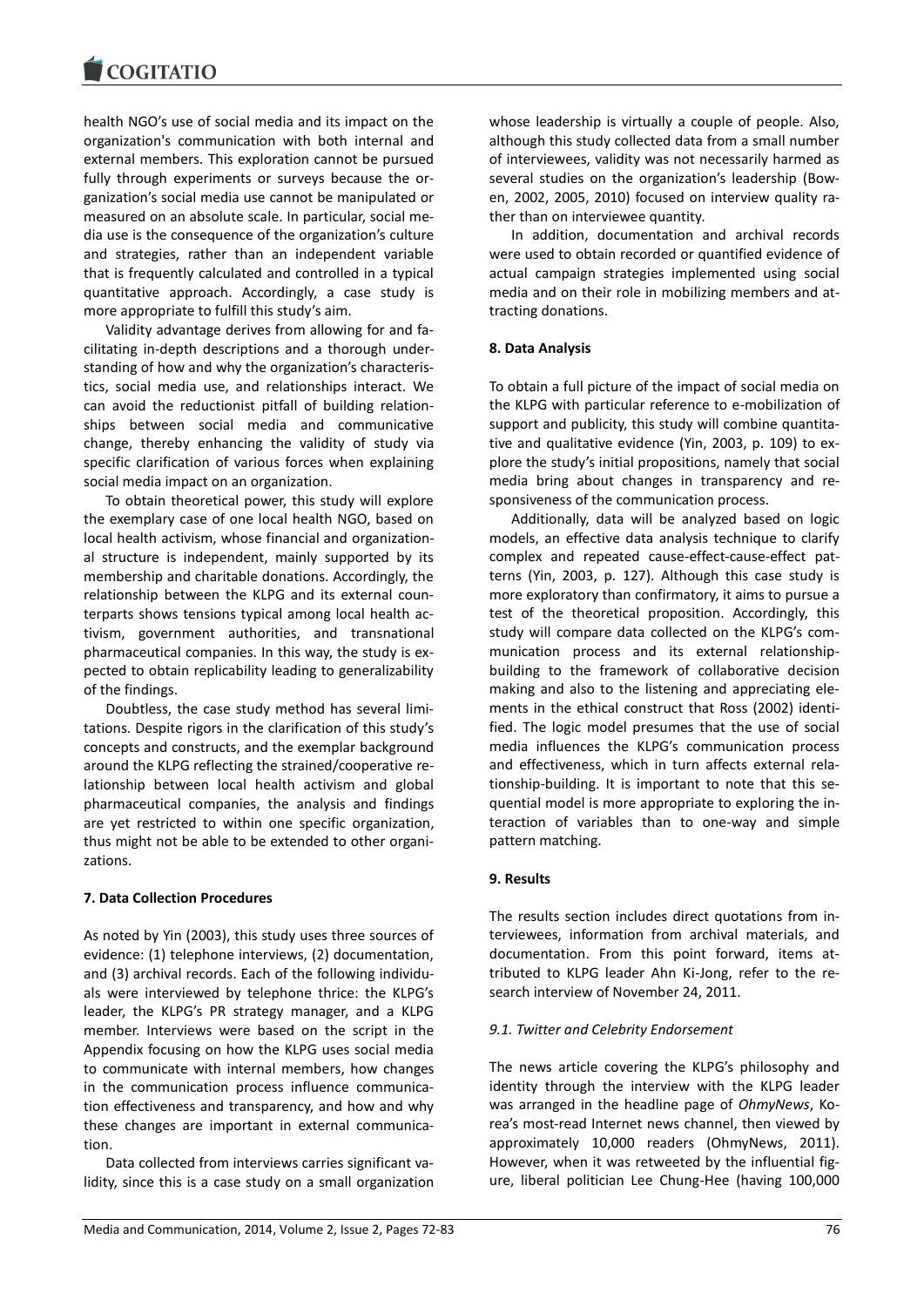followers), the interview article received an *additional*  11,000 readers. It also gained *another* 17,000 readers immediately after famous comedian Kim Mee-Wha's (having 160,000 followers) retweet. Ahn recalled the episode and cited the importance of social media to the KLPG.

"Merely two power-Twitter users' retweets of the news article on the KLPG issue brought about 'three times the effect of a traditional news media arrangement.' At that moment, I realized that—for the KLPG—it is more important to know how to circulate the information through social media rather than to just rely on traditional media exposure to push our issues to the public."<sup>2</sup>

Another visible benefit through interaction with power-Twitter users comes from the ease and convenience in fundraising. The *The Cost of a Meal Can Save Sodkoo* campaign in 2011 might be a fitting example. Sodkoo, a three-year-old toddler from Mongolia had leukemia and visited Korea for treatment not feasible in his homeland due to lesser medical technical skill there. Although Sodkoo arrived with the equivalent of US\$20,000 raised in Mongolia, that amount was insufficient for the full treatment. To assist him, the KLPG initiated a fundraising campaign and sought power-Twitter users to retweet the campaign website. Shortly after the KLPG contacted famous Korean actress Ku Hye-Sun through Twitter, she sent positive feedback. Particularly because the soap opera in which she had starred in 2007 was extremely popular in Mongolia, she is well known and admired there, so she willingly joined the campaign and visited Sodkoo in his hospital room. With Ms Ku's fans also joining, the KLPG raised US\$30,000 for Sodkoo who could then be treated further and successfully return to health (Medigate News, 2011). Park Jin-Seok, the KLPG's Public Relations strategy manager, cited the effectiveness of social media in handling fundraising issues for the KLPG:

"Thanks to Twitter, the KLPG can easily interact with celebrities or power-Twitter users on a real-time basis, easily building a direct communication channel with them, bypassing business contracts. It is also beneficial for celebrities to perform good deeds through retweeting or asking their fans to participate in charitable donations solely based on personal will. If we contacted celebrities through their agencies, there would be many constraints and the KLPG would need to pay for operating expenses. For example, major NGOs with relatively deep-pockets who invite celebrities to their events would pay more than \$2,000 a time. This is not affordable for the KLPG."

**.** 

## *9.2. Small Donations through Social Media Campaigns*

One of the KLPG's constantly-running projects is the Clean Car Campaign, providing an anti-bacterial vehicle for blood cancer patients whose immune systems are vulnerable (Clean Car Campaign, n.d.). In 2011, the project stopped because a decrease in corporate donations forced budget cuts. So, rather than seeking corporate donations, the KLPG aimed to raise small donations for the project (Blood Talk, n.d.). The KLPG posted a news article on the issue on the organization's home page, and then asked 25 power-Twitter users in Korean society to retweet it. Of those 25, five were willing to retweet, and the result was that 135 people pledged to support the project and necessary funding raised minimum funds to continue the project.

Park Jin-Seok remarked on social media use as a communication vehicle for drawing public interest.

*"*I used to try to meet journalists in person and draw their attention to issues at hand. Unlike in the past, I can now write articles based on my own perspectives, considering audience interests and motivation. Also, these days, Korean companies' philanthropic efforts focus on global charity, not on patient organizations. Thus it is becoming even more important for us to draw small donations from the general public. To put it simply, I think social media are a sword and a shield for the KLPG."

## *9.3. Internal Members of the KLPG*

Members of the KLPG comprise regular, associate, voluntary service, and supporting members. Regular and associate members are patients and patients' family members who are agreed on the KLPG's philosophy and action plan. If a member signs up for a monthly donation subscription, he or she is counted as a regular member; otherwise, he or she will be an associate member. Voluntary service members and supporting members are non-patient members who support the KLPG by regular donations or voluntary service. Additionally, two special celebrities—a Korean beauty pageant winner and a fashion model—officially endorse the KLPG.

## *9.4. Issues in Internal Relations*

The KLPG major goal is to pursue the health rights of blood cancer patients, and to provide mental and financial support for them. However, some issues require internal handling. Overall, the KLPG's highest priority is the rights of blood cancer patients, so if a government health agency or other health service provider stands against patient members' rights and interests, the KLPG tends to criticize those external counterparts. Yet the response might be different if blood

<sup>&</sup>lt;sup>2</sup> This and following interviews have been conducted in Korean, then translated into English.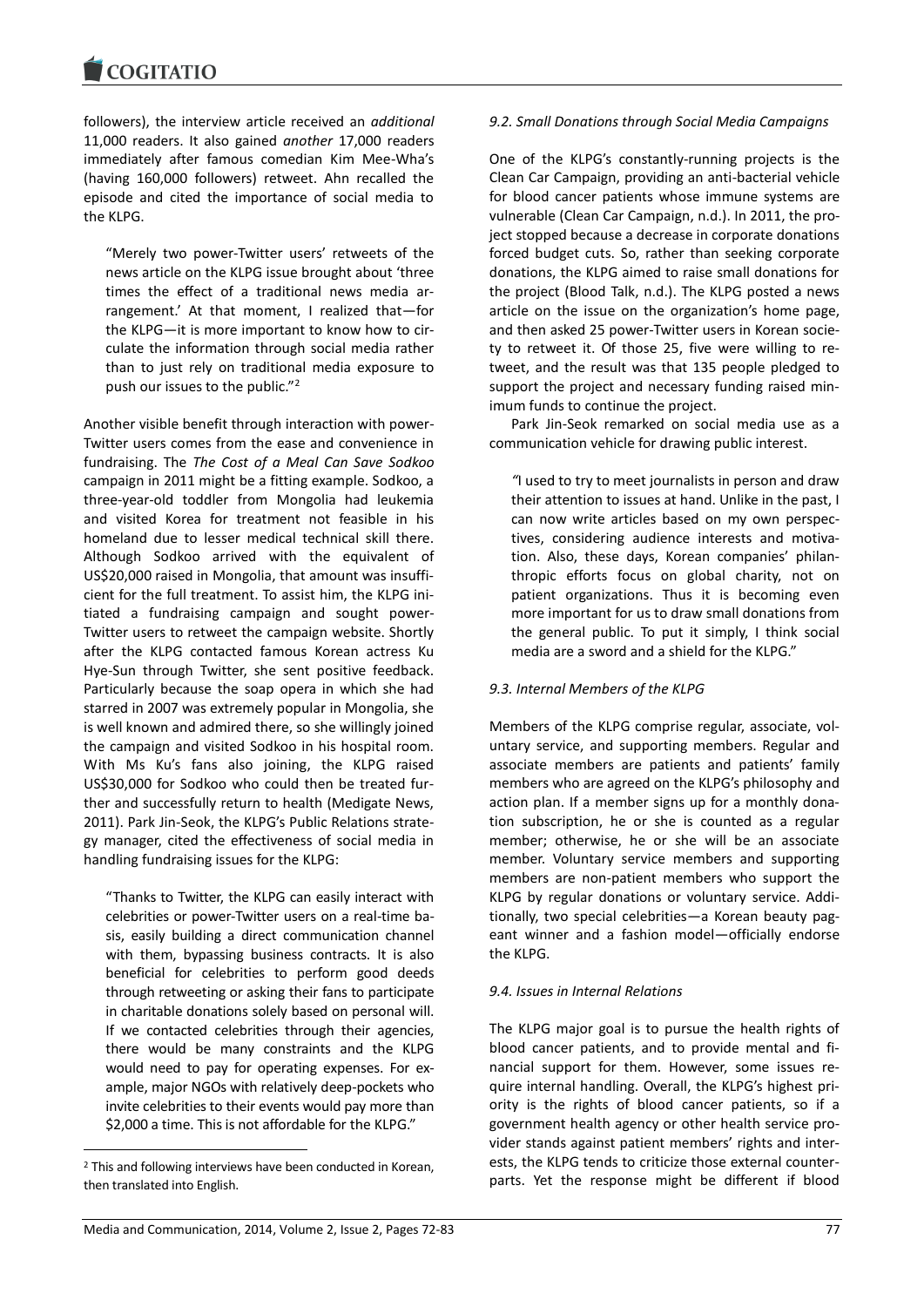

cancer patients' interests and the general public's interests are trade-offs. For example, drug prices are settled in negotiations between the National Health Insurance Corporation (NHIC) and the pharmaceutical companies. When considering only patients' interests, patient organizations typically tend to push the NHIC to an agreement with pharmaceutical companies as soon as possible because, no matter what the price, patients can be covered by insurance. Moreover, if the price is not finalized, the pharmaceutical company cannot sell the drugs, so patients' treatments can be delayed. However, the KLPG's philosophy and action plan does not uphold only patients' interests. According to KLPG leader Ahn, considering that NHIC's budget should be spent on the general citizens' health rights, not solely on a specific disease group, as often as not, blood cancer patients' needs and demands should be checked for fair and balanced use of national insurance funds (Jinbonet, 2008).

As such, in sensitive issues entailing conflicts of interest, organizational ethics and leadership become critically important to build organizational identity and an action strategy for dealing with external counterparts. KLPG executive office members do not see twoway communication as absolutely beneficial to the organization's ethics and leadership. Leader Ahn's comment below outlines the ambivalent role of two-way communication in internal communication.

"One of the possible concerns anticipated from the executive office's side is the immediate controversy over our prioritization of public interests over blood patients' interests. If new members are not aware of our original identity, they might extensively advocate patient-centeredness. In this case, two-way communication is a two-edged sword. To be specific, the KLPG was initiated to pursue social and humane justice, such as protesting against overlyexpensive drug prices, but was not intended to pursue private and selfish interests of patient groups. If we care only about patients' financial and medical interests, we would not need to support the government in price negotiations with pharmaceutical companies, because no matter how much the drug cost will be, national insurance will cover it. However, the KLPG appreciates government efforts to save public funds, so we are not pushy on making fast deals just to get drugs as soon as possible. Two-way communication might cause confusion and inefficiency instead of transparency and sustainability."

By far, organizational identity and major decisionmaking are not fully discussed and agreed upon through social media platforms. First, there has not been a major political issue, so the KLPG has shifted its focus to patients' welfare rather than to the political issue. Next, not until recently did social media become

extensively used for internal communication. Often, bottom-up decision-making was processed through phone calls or interpersonal contact with executive members. However, executives recognize the importance of social media in encouraging dialogic communication, thereby building organizational authority, transparency and representativeness in issues management in the future. It is because without social media, only enthusiastic members use the interpersonal channel to deliver their opinions to executive members.

#### *9.5. Transparency and Responsiveness in Future Trends*

Although KLPG executive members might be concerned by possible limitations of social media's effectiveness in internal communication, they believe that dialogue and agreement on the KLPG's philosophy—via social media platforms—will enhance organizational representativeness and legitimacy. Also, the executives see it as a major future goal in internal communication. Leader Ahn outlined it so:

"Especially for a small-sized NGO like the KLPG, there is considerable concern about isolating the executive office from its internal members. The KLPG holds a meeting only annually with internal members, so the executive office might tend to be the dominant driver of the major decision process. But since early 2011 the organization has extensively used social media like Twitter, so we expect to gather members' opinions quickly and spontaneously."

It seems that the frequent and easy access of general members to the decision-making group would elevate ethics in organizational communication and its leadership by balancing patients' group needs and interests, and the common public good, where non-patient members' opinions and interests are also involved.

#### *9.6. External Counterparts of the KLPG*

The first significant external counterparts to consider are government health agencies, councils and Congress as the public sectors with whom the KLPG interacts or negotiates on public policy. For example, if government reduces health benefit coverage for blood cancer patients and discriminates based on blood cancer type, the KLPG works to stage a protest against the proposed cutback of benefits. However, the relationship between the KLPG and government started to change in 2007 as the KLPG grew into a qualified health NGO; in several health campaigns, such as the hematopoietic stem cell donation campaign and the organ donation campaign, the KLPG and the government collaborated. Other external counterparts are a group of health service providers' organizations, including the Korean Medical As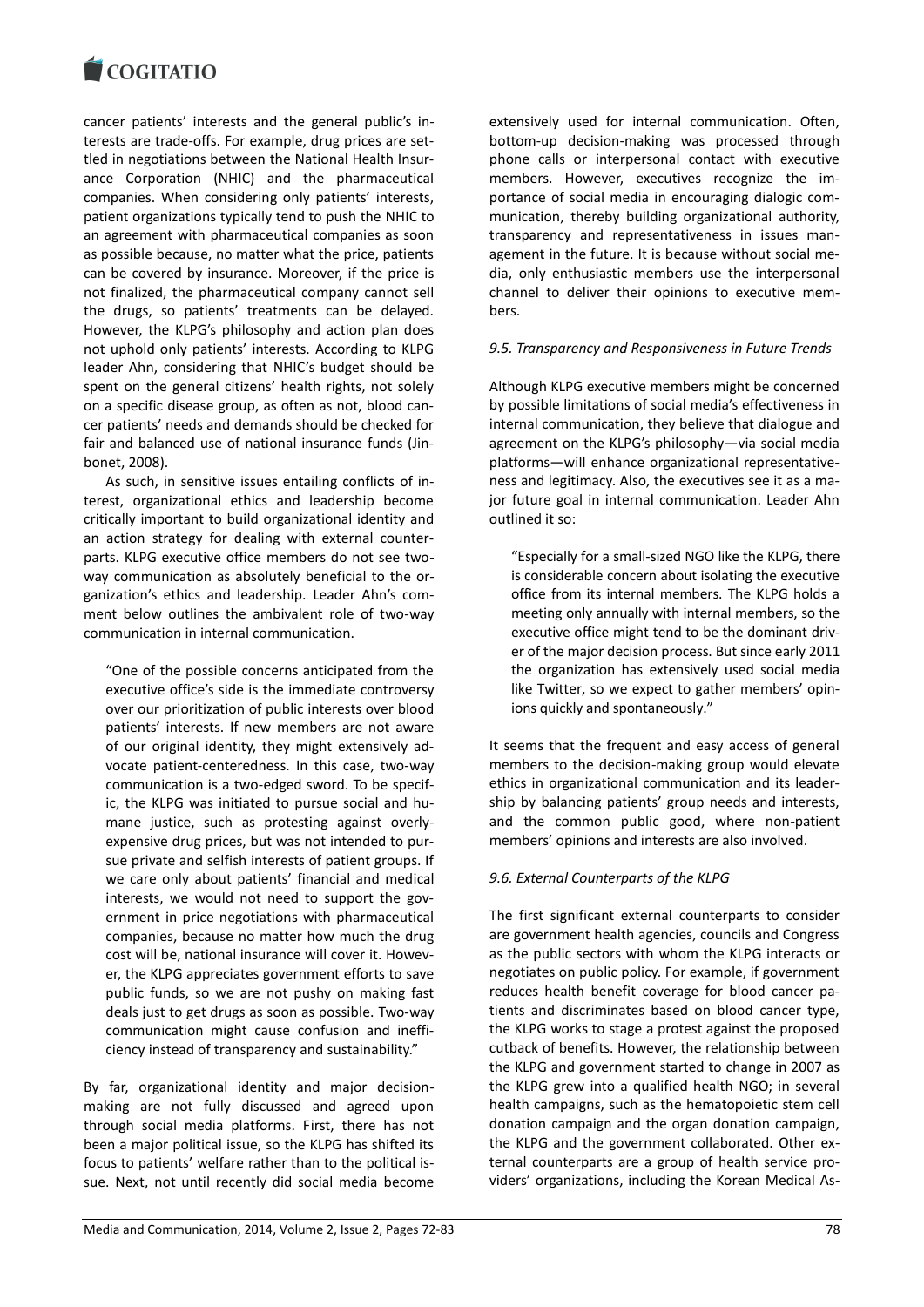sociation, the Korean Hospital Association, the Korean Pharmaceutical Association, the Korean Pharmaceutical Manufacturers Association, and so on. The relationship with medical service providers varies based on mutual financial interests and the extent of invasion of patient rights. With regard to the high expense of blood cancer treatment, the Right to Life, and the Right to be Informed, the relationship might be strained, yet for issues such as the procurement of medical services for those in poverty, rebates for medical expenses, and patients' Declaration of Rights, the relationship is likely to be harmonious. In addition, Corporate Social Responsibility (CSR) programs are major counterparts of the KLPG; examples include the La-Mi cosmetic company, and Ozone Phytoncide Solution (an air cleaning service firm). When and where those corporations have genuine motives in CSR, the relationship would be cooperative, but in situations where patient rights are violated for commercial purposes, the relationship would be frictional.

# *9.7. Legitimacy and Representativeness in External Communication*

Potentially, social media are highly influential in mobilizing support in dealing with external counterparts. In particular, the transparent and effective nature of social media helps in increasing legitimacy and representativeness of the mobilized support. An illustrative anecdotal episode was the mounting of a recall of government policy in response to the cutback of health benefits for cancer treatment (Policy Recall, 2011). The Special Favor Policy for cancer patients, allowing them to pay only 5% of treatment costs for the first five years of treatment, was called for to offer an extension for those suffering severe symptoms in the aftermath of treatment. To push government health authorities to reflect public opinion, the KLPG uses a special online application tool to gather signatures through the Short Message Service (SMS). A person can send a text message via his or her mobile phone to the designated number, whereby his or her signature is registered online via text/phone identifiable personal information. KLPG PR strategy manager Park Jin-Seok has mentioned several aspects of the value of the combined use of Twitter and online signature applications:

"First value of the application is to help in tracking down signature validities through mobile phone numbers and addresses. Thus, signatures collected through the application can carry more weight with authorities or health service providers. Second, Twitter and the application reduce much of the burden in a signature-seeking campaign. We gathered more than 10,000 signatures through the online application. But if we attempted to do that offline, we would have to turn to the street and put As noted, social media provide the most cost-effective methods ever in gaining public support, even for changing policy minutiae—which, often, is not easy for general populations to understand. While some scholars (Labonté, 2013) doubt the potential and actual contribution of social media in building organizational power in health activism it is anticipated that 'Clicktivism' will flourish as a form of more public-driven action than have other methods in the past.

# *9.8. Benefits and Limitations of Social Media use from Members' Perspectives*

Both patient and non-patient members commonly perceive benefits in the KLPG's use of social media. Un-Young Lee, a patient member, commented that social media are more effective for quick updates and dissemination of information to like-minded people. Jeon Ju-Hyun, a non-patient member, also noted that social media enables the KLPG to disperse the organizational agenda into a variety of populations, creating more sympathy for any individual issue. However, the member interviewees shared a common view that not all communication through social media necessarily leads to a sustainable and long-term relationship with participants in the issue. This point was also made by the leader of the KLPG Ahn Ki-Jong, that celebrities or power-Twitter users who endorse the KLPG through retweeting or supporting a fundraising campaign often are not aware of its organizational philosophy and identity, so regard their brief support as merely an act of charity rather than becoming involved in a sustainable relationship with the KLPG. This minimal association is also reflected in interaction from the general public. Thus, future organizational communication strategies need to focus on a new communication strategy to overcome the current limitation, thereby turning the speedy yet short-term linkage with the public into a more sustainable dynamic.

## **10. Discussion**

This case study pursues a clear understanding of social media's effectiveness, especially for transparency and responsiveness when fighting for issues and mobilizing support from the public whereby a local health NGO can be empowered substantially. Laverack (2013) pointed out critical elements of successful social movements such as access to human and financial resources and leadership and participation sharing a common world view and philosophy. Aligned with this perspective, the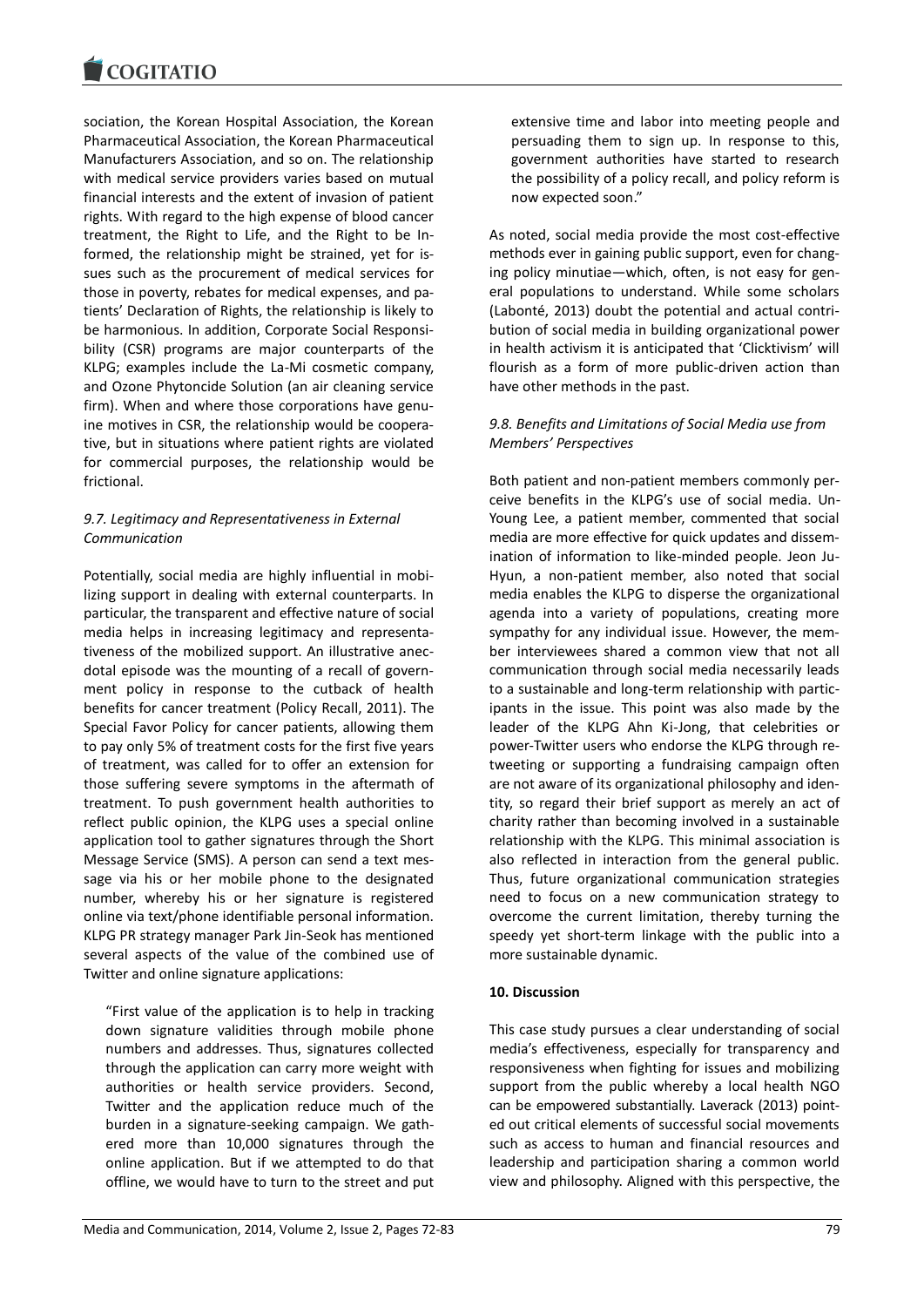KLPG successfully seems to utilize social media to strengthen elements critically important to an ethical and efficient health community. This study's findings suggest that social media are incorporated into an effective campaign strategy helping empower activists dealing with the complicated political relationship with institutional authorities.

This finding about social media use in organizational internal communication is consistent with Kent's prediction (2010) that social media bring effectiveness and convenience, especially in drawing the general public's attention to KLPG issues. In addition, by bypassing traditional and institutional control of corporations (Bernoff, 2008), social media spawns easy access to celebrities who might endorse the organization and/or its aims. Consequently, the social media phenomenon affects organizational PR strategies so as to focus on information circulation by power-Twitter users, rather than by relying solely on traditional media coverage. Thus, analysis revealed that after the KLPG adopted Twitter use, it changed the organizational communication dynamic, rendering it more effective via endorsement of celebrities and power- Twitter users on specific issues. This finding is consistent with the notion of powerful and effective activism through e-mobilization (Kent, 2010). Dialogue and responsiveness in communication with the general public empowers the KLPG by enabling it to obtain more trust—and more thrust against external counterparts.

However, overall transparency and effectiveness in social media communication among internal members does not necessarily mean two-way communication in decision-making. To be specific, research results found there to be limited use of social media in internal communication, particularly for sensitive and debatable political issues such as patients' self-centered interests or organizational philosophy. In the organizational decision-making process, the KLPG has not had the opportunity to experience a two-way symmetrical communication strategy among internal members. The KLPG's leaders prioritize social good rather than organizational self-interest, being consistent with the Kantian model of ethical decision-making (Bowen, 2002). Hence, although the KLPG often relies on a one-way decision-making process in internal communication, its ethical leadership remains intact. This finding is inconsistent with previous studies' assertions on the correlation between organizational ethics and two-way communication in the decision-making process in corporate settings (Bowen, 2002, 2005).

In *this* case-study, the KLPG's ethical decisionmaking was driven by organizational leadership pursuing a common good apart from prioritization of patient groups' interests. Thus, it is not counted as a bottomtop, two-way symmetrical approach. Rather, the KLPG showed a one-way decision-making process, yet the decisions were supported by the public and were constantly and promptly communicated among internal members, as well as to the general public through social media. Social media are effective tools for use by organizational leadership to bring about responsiveness and to transform the general public into advocates.

Taking all these elements into consideration, executive members have wisely come to value and embrace the importance of transparency and responsiveness through the dialogic nature of two-way communication additionally for internal decision-making. Effort invested in a communication strategy through social media also builds more sustainability in not yet fully developed internal relationships. Executive, patient, and non-patient members alike shared a common view of the role of social media in making an internal communication strategy work to that end.

Therefore, consistent with the logic model proposed in this study, social media first help to broaden the scope of internal participants' responses to the nature of an issue, then, in turn, help to broaden the transparency and responsiveness of both internal communication and external communication. However, sustainability in internal communication is not evidenced in the current communication strategy, although it apparently will be pursued in the KLPG's not yet fully developed future strategy.

This research study is somewhat diluted by several limitations. The first is in the lack of generality in the KLPG case findings because, globally, individual local health NGOs are situated in different social, cultural, and media environments. More specifically, the analysis on social media use of the organization presents a limitation on validity in that social network sites such as Twitter and Facebook have been introduced in Korea later than in the U.S. This time-frame discrepancy might inhibit results within the Korean context. Also, given that the KLPG is considered a minor NGO with a small membership, other major NGOs in Korea operating on a much larger scale—might use social media in ways different from the KLPG.

A small number of interviewees and outdated data might raise methodological concerns and thus further investigation into this area is needed to address these issues. However, since the 2011 period during which I collected data was the initial stage for the organization to incorporate social media into its strategy, I think this paper, depicting that period, is profoundly relevant to the research question of this study, and eminently worthy of academic investigation. Interview data mainly comprise anecdotal rather than quantifiable information, so the current study's value might be more exploratory than confirmative. Of course, current findings could be complemented by subsequent quantifiable information to transform findings into theoretical concepts with increased validity. Accordingly, future studies should build upon the model proposed by this study and further investigate the contribution of social media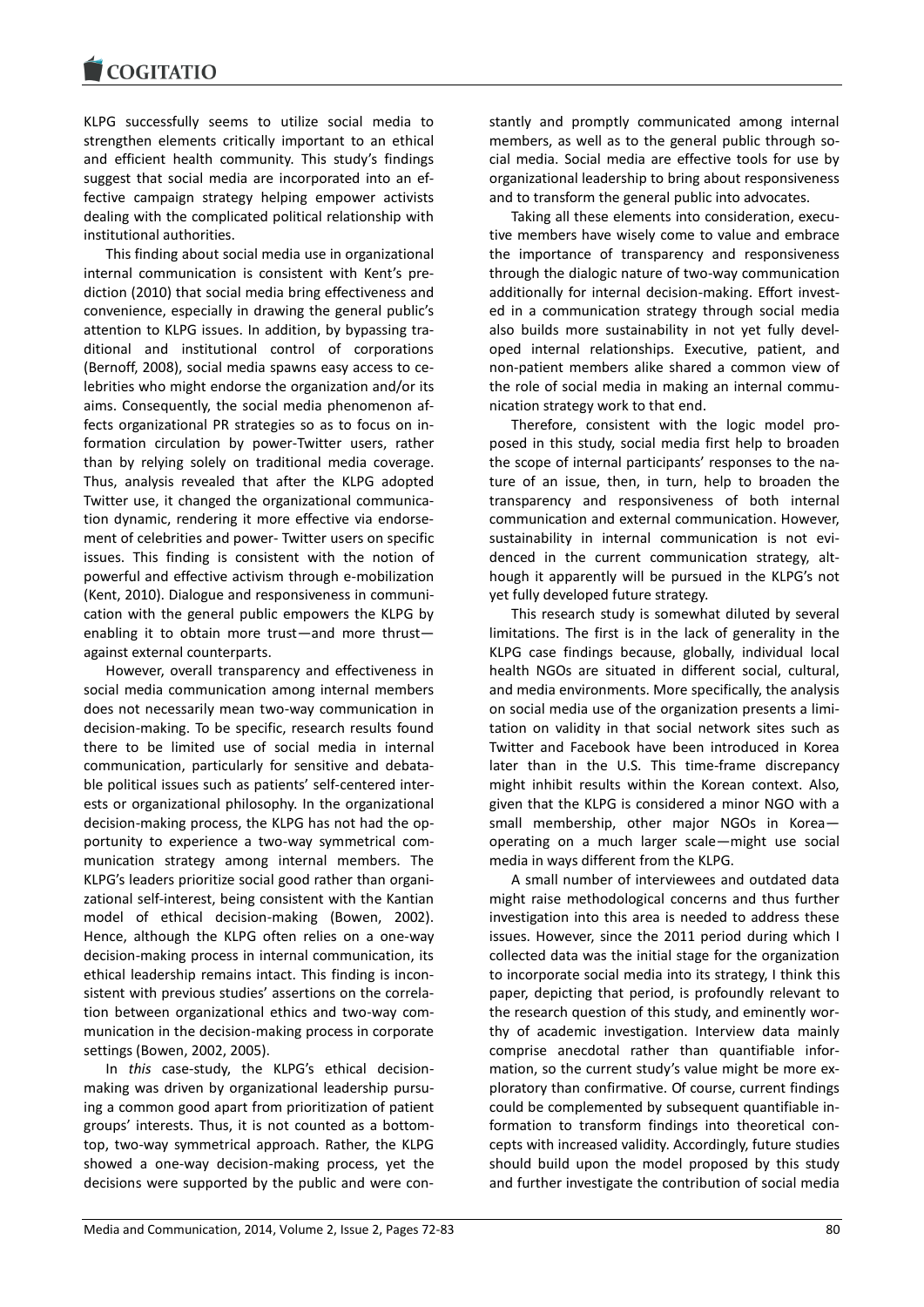use on local NGOs' PR strategies in a longitudinal approach. Also, future studies should address how sustainability in PR can be achieved beyond the quick—yet effective—communication in current findings. To obtain more generalizable credibility in measuring constructs this study proposes and explores, factor analysis might be pursued using subjects from the population who engage in NGOs. It is hoped that this study's framework can be extended into studies of organizations worldwide, in terms of scale, nationality, and internationalization.

# **11. Conclusion**

In sum, this study's findings indicate that the local health NGO communication strategy is changing in response to the increased effectiveness and impact of social media. Rather than relying on a small group of enthusiastic members, the KLPG can construct an issuebased advocacy group quickly and effectively. In the social media era, by pushing external counterparts with more legitimacy and representativeness through collected support from the general public, the KLPG sees itself as more empowered, and as independent from external counterparts. Based on these findings, a prediction: a local health NGO's use of social media in its internal communication strategy renders its relationship with external counterparts more symmetrical, more independent, and more effective.

Social media can be strategic tools, especially for local health activism in enlarging their resources, power and leadership. In this sense, the KLPG case is surely a benchmark for many other global health practitioners and activist groups. The case is brimful of insights into the use of social media to access and mobilize a wide swath of individuals via a more intimate, yet casual, and remarkably rapid means to deliver sensitive or shocking public health issues. This social media communication approach also helps in reducing possible worries and concerns about 'too radical activism,' which could often draw attention away from main issues, and could reduce the general population's support for expert-led and specific health issues at hand (Laverack, 2013).

More important is that the empowerment of grassroots health activism can contribute to building more independent, sound and equal relationships with external counterparts. Activists should pay special attention to built-in applications on social media that swell the total volumes of small donations. This offers health activism better financial stability, thus more effective offset of—and counteraction to—social injustice and inequality where greedy corporations and complacent governments might otherwise endanger the lives of marginalized groups in the global health arena (Laverack, 2013).

#### **Acknowledgements**

The author would like to thank the anonymous reviewers for their helpful and constructive comments that greatly contributed to improving the final version of this paper.

## **Conflict of Interests**

The author declares no conflict of interests.

#### **References**

- Bernoff, J., & Li, C. (2008). Harnessing the power of the oh-so-social Web. *MIT Sloan Management Review*, *49*(3), 36-42.
- Blood Talk (n.d.). Introduction of donation system through CMS bank account for the Clean Car Campaign. Retrieved from http://www.bloodtalk.org/ category/?page=2
- Jinbonet. (2008). Don't make the mistake of accepting high drug prices to save the public health fund from greedy pharmaceutical companies. Retrieved from www.jinbo.net
- Bourland-Davis, P. G., Thompson, W., & Brooks, F. E. (2010). Activism in the  $20^{th}$  and  $21^{st}$  centuries. In R. L. Heath (Ed.), *Handbook of public relations* (pp. 409-420). Thousand Oaks, CA: Sage.
- Bowen, S. A. (2002). Elite executives in issues management: The role of ethical paradigms in decision making. *Journal of Public Relations Research, 17*(3), 191-216.
- Bowen, S. A. (2005). Practical model for ethical decision making in issues management and public relations. *Journal of Public Affairs*, *3*(4), 270-283.
- Bowen, S. A. (2010). The nature of good in public relations: What should be its normative ethic? In R. L. Heath (Ed.), *Handbook of public relations* (pp. 569- 584). Thousand Oaks, CA: Sage.
- Chase, W. H. (1976). Objectives of CPI. *Corporate Public Issues and Their Management*, *1*(1), 1.
- Clean Car Campaign (n.d.). The Clean Car Campaign website. Retrieved from www.100479.org
- Coombs, W. T. (1998). The Internet as potential equalizer: New leverage for confronting social irresponsibility. *Public Relations Review*, *24*, 289-304.
- Helmond, A. (2009). Lifetracing: The traces of a networked life. In H. Thorington, E. Navas, & J. Green (Eds.), *A networked book about networked art.* Roslindale, MA: Turbulence.
- Jaques, T. (2010). Embedding issue management. In R. L. Heath (Ed.), *Handbook of public relations* (pp. 435-446). Thousand Oaks, CA: Sage.
- Kent, M. L. (2010). Directions in social media for professionals and scholars. In R. L. Heath (Ed.), *Handbook of public relations* (pp. 643-656). Thousand Oaks, CA: Sage.
- Labonté, R. (2013). Health activism in a globalising era: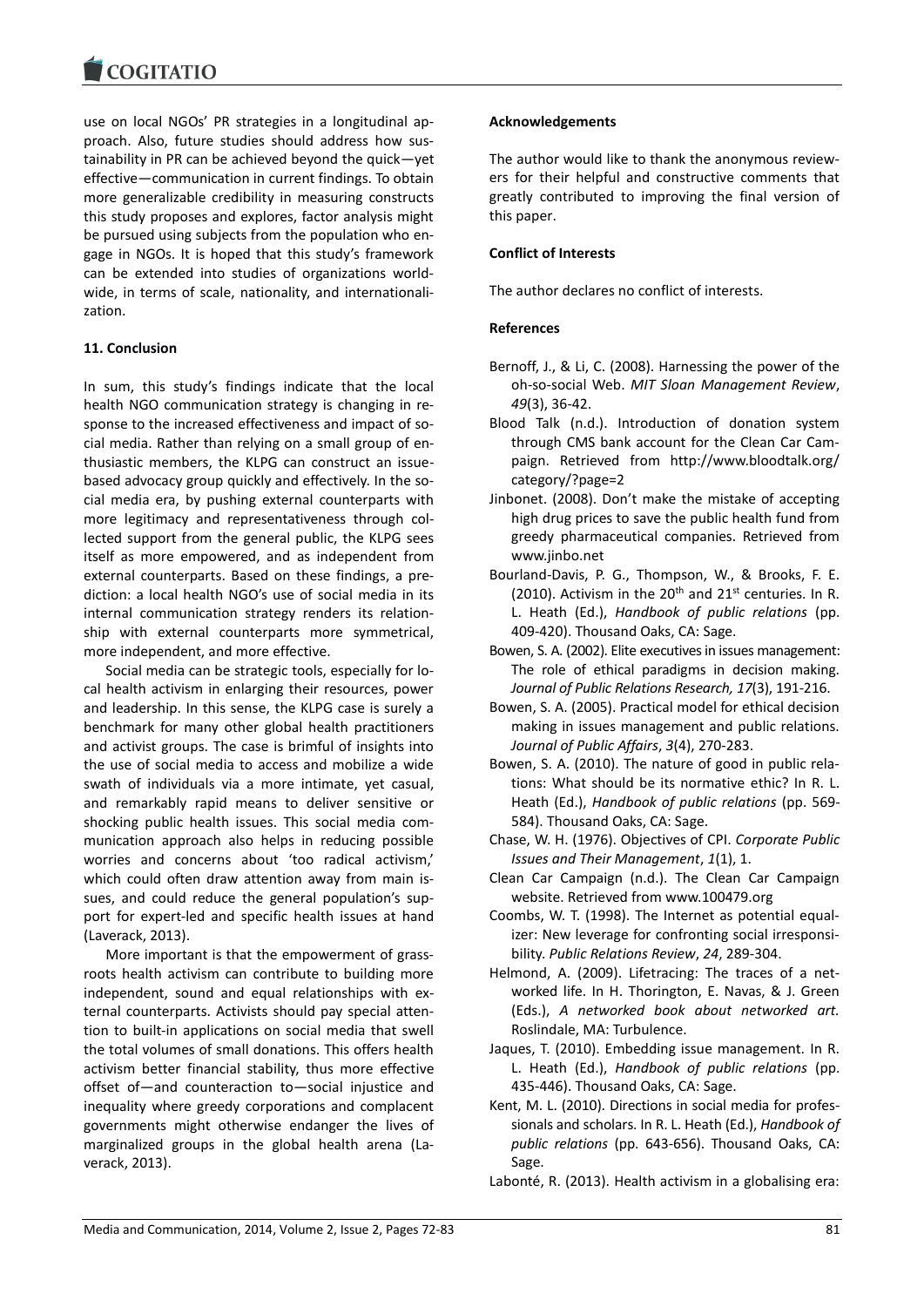**COGITATIO** 

lessons past for efforts future. *The Lancet*, *381*(9884), 2158-2159.

- Laverack, G. (2013). *Health activism: foundations and strategies.* Thousand Oaks, CA: Sage.
- Lofgren, H. (2013). Novartis vs. the government of India: patents and public health. Retrieved from [http://](http://www.eastasiaforum.org/2013/04/26/novartis-vs-the-government-of-india-patents-and-public-health/) [www.eastasiaforum.org/2013/04/26/novartis-vs-the](http://www.eastasiaforum.org/2013/04/26/novartis-vs-the-government-of-india-patents-and-public-health/)[government-of-india-patents-and-public-health](http://www.eastasiaforum.org/2013/04/26/novartis-vs-the-government-of-india-patents-and-public-health/)
- Magg, P. (2006). *Orange pill with full of hopes*. Seoul, Korea: Nexus Books.
- Medigate News. (2011). SNS saves life of blood cancer child patient from Mongo. Retrieved from http://www.medicaltimes.com/Users4/News/news View.html?ID=106541&nSection=3&nStart=0&sub Menu=news&subNum=3&searchKeyWord=%B1%B8 %C7%FD%BC%B1
- Moffitt, M. A. (2001). Using the collapse model of corporate image for campaign message design. In R. L. Heath (Ed.), *Handbook of public relations* (pp. 347- 380). Thousand Oaks, CA: Sage.
- *OhmyNews*. (2011). Interview with KLPG leader Ahn Ki-Jong. Retrieved from http://www.ohmynews.com/ nws\_web/view/at\_pg.aspx?CNTN\_CD=A0001633925
- Policy Recall. (2011). The Policy Recall campaign website. Retrieved from http://blog.daum.net/leuke mia/6292761
- Ross, W. D. (2002). *The Right and the Good.* Oxford, UK: Clarendon Press.
- Seo, H., Kim, J., & Yang, S.-U. (2009). Global activism and new media: A study of transnational NGOs' online public relations. *Public Relations Review*, *35*(2), 123-126.
- Smith, M. F., & Ferguson, D. P. (2010). Activism 2.0. In R. L. Heath (Ed.), *Handbook of public relations* (pp. 395-408). Thousand Oaks, CA: Sage.
- Sriramesh, K. (2010). Globalization and public relations: Opportunities for growth and reformation. In R. L. Heath (Ed.), *Handbook of public relations* (pp. 691- 708). Thousand Oaks, CA: Sage.
- Stuckler, D., Basu, S., & McKee, M. (2011). Global health philanthropy and institutional relationships: How should conflicts of interest be addressed? *PLoS Med*, *8*(4), 2-10.
- Vasella, D. (2003). *Magic cancer bullet: how a tiny orange pill is rewriting medical history.* Scranton, NY: HarperBusiness.
- Yin, R. (2003). *Case study research: Design and methods.* Thousand Oaks, CA: Sage.
- Zoller, H. M. (2005). Health activism: Communication theory and action for social change. *Communication Theory*, *14*(4), 341-364.

## **About the Author**



# **Dr. KyuJin Shim**

KyuJin Shim is an assistant professor of corporate communication at Lee Kong Chian School of Business, Singapore Management University. KyuJin holds a PhD in Mass Communication from the Syracuse University. KyuJin's research interests are interdisciplinary, intersecting public relations and media. More specifically, her academic interest is strategic communication in the era of educated/ empowered publics in relation to social media, international PR and corporate social responsibility and grassroots activism.